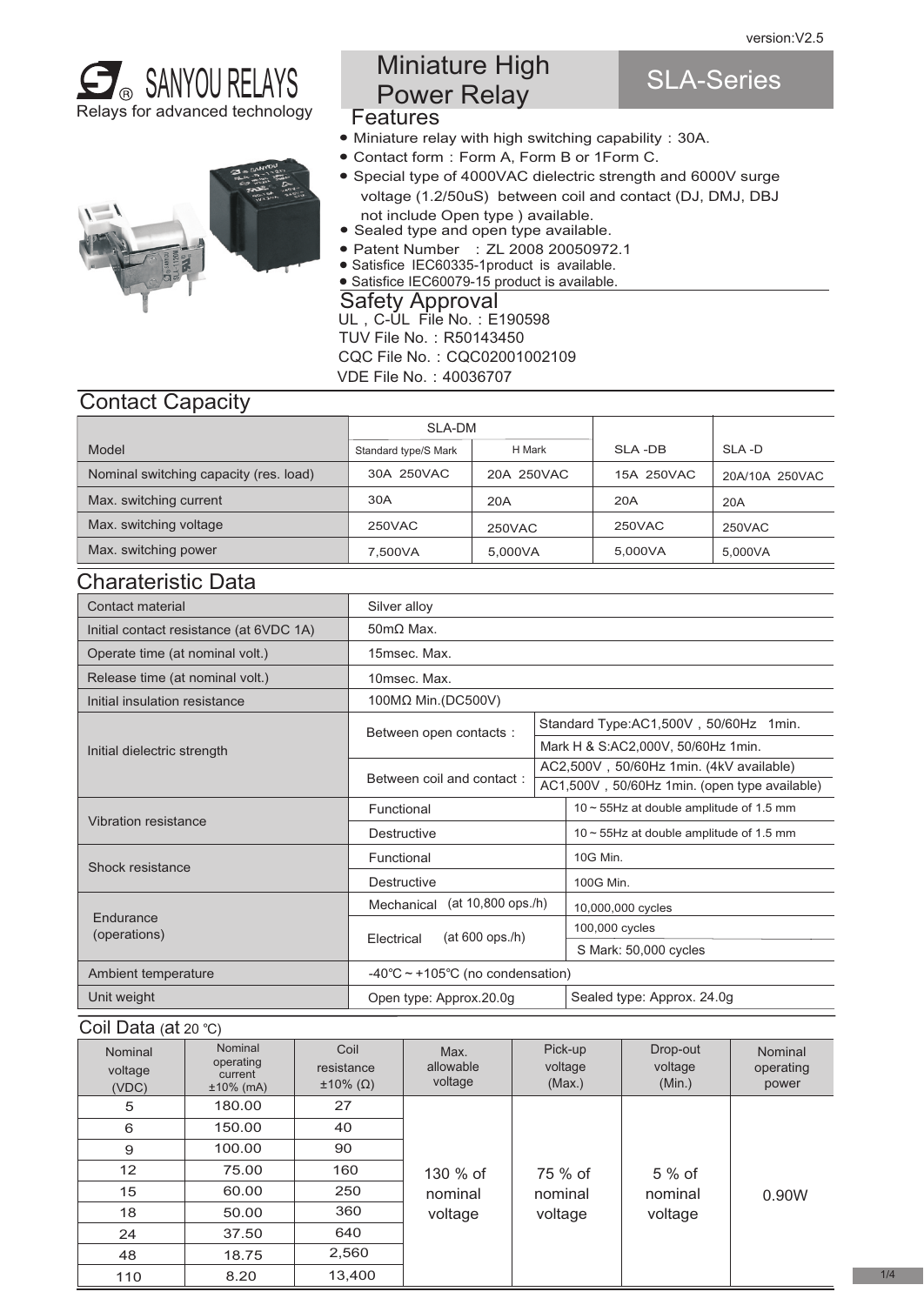## Coil Data of H mark (at 20℃)

| Nominal<br>voltage<br>(VDC)   | Nominal<br>operating<br>current<br>$±10\%$ (mA) | Coil<br>resistance<br>$\pm 10\%$ ( $\Omega$ ) | Max.<br>allowable<br>voltage   | Pick-up<br>voltage<br>(Max.) | Drop-out<br>voltage<br>(Min.) | Nominal<br>operating<br>power |
|-------------------------------|-------------------------------------------------|-----------------------------------------------|--------------------------------|------------------------------|-------------------------------|-------------------------------|
| 6                             | 183.33                                          | 33                                            |                                | 75 % of                      | $5%$ of                       |                               |
| $12 \overline{ }$             | 91.67                                           | 131                                           | 130 % of<br>nominal<br>voltage | nominal<br>voltage           | nominal<br>voltage            | 1.1W                          |
| 24                            | 45.83                                           | 524                                           |                                |                              |                               |                               |
| 48                            | 22.92                                           | 2095                                          |                                |                              |                               |                               |
| Coil Data of S mark (at 20°C) |                                                 |                                               |                                |                              |                               |                               |

| Nominal<br>voltage | Nominal<br>operating    | Coil<br>resistance      | Max.<br>allowable | Pick-up<br>voltage | Drop-out<br>voltage | Nominal<br>operating |
|--------------------|-------------------------|-------------------------|-------------------|--------------------|---------------------|----------------------|
| (VDC)              | current<br>$±10\%$ (mA) | $\pm 10\%$ ( $\Omega$ ) | voltage           | (Max.)             | (Min.)              | power                |
| 6                  | 266.67                  | 22.5                    | 130 % of          | 75% of             |                     |                      |
| 12                 | 133.33                  | 90                      | nominal           | nominal            | $5%$ of             | 1.6W                 |
| 24                 | 66.67                   | 360                     | voltage           | voltage            | nominal             |                      |
| 48                 | 33.33                   | 1440                    |                   |                    | voltage             |                      |

## Safety Approval Ratings

(Note:More detail of approval ratings,please refer to the safety certification)

| Approval            | CQC                                                                               | <b>TUV</b>                                                                                                                          | UL/CUL                                                                                                                                                                                                                                                                                                                                                                                                                                                                                                                                                                                                                                                                                                                                                                            |                                                                                                                                                                                                                                                       | <b>VDE</b>                                                           |
|---------------------|-----------------------------------------------------------------------------------|-------------------------------------------------------------------------------------------------------------------------------------|-----------------------------------------------------------------------------------------------------------------------------------------------------------------------------------------------------------------------------------------------------------------------------------------------------------------------------------------------------------------------------------------------------------------------------------------------------------------------------------------------------------------------------------------------------------------------------------------------------------------------------------------------------------------------------------------------------------------------------------------------------------------------------------|-------------------------------------------------------------------------------------------------------------------------------------------------------------------------------------------------------------------------------------------------------|----------------------------------------------------------------------|
| File No.            | CQC02001002109                                                                    | R50143450                                                                                                                           | E190598                                                                                                                                                                                                                                                                                                                                                                                                                                                                                                                                                                                                                                                                                                                                                                           |                                                                                                                                                                                                                                                       | 40036707                                                             |
| Approved<br>ratings | Form $A$ :<br>30A 250VAC<br>Form $B$ :<br>15A 250VAC<br>Form C:<br>20A/10A 250VAC | Form A:<br>30A 240VAC<br>Making: 80A 250VAC(300ms)<br>Breaking: 20A 250VAC<br>Form $B$ :<br>15A 240VAC<br>Form C:<br>20A/10A 240VAC | Form A:<br>40A 277VAC, Resistive<br>30A 240VAC, Resistive/General Use<br>15A 240VAC<br>1-1/2HP 240VAC;3/4 HP 120VAC<br><b>TV-8 120VAC</b><br>30A 120VAC, Resistive/General Use<br>Pilot duty: 470 VA, 240VAC<br>Electronic Ballast: 10A 277VAC /120VAC<br>Form B:<br>30A 120VAC, General Use<br>20A 240VAC, General Use<br>20A 120VAC, Resistive<br>10A 240VAC, Resistive/General Use<br>Pilot duty: 275VA, 240VAC<br>Electronic Ballast: 5A, 277VAC/120VAC<br>1/2HP 240VAC;1/4HP 120VAC<br>Form C:<br>N.O.<br>30A 240/120VAC, Resistive<br>20A 240VAC, Resistive<br>10A 240VAC, Resistive<br>1-1/2HP 240VAC<br>3/4HP 125/120VAC<br><b>TV-8 120VAC</b><br>20A 240VAC, General Use 10A 240VAC, General Use<br>Pilot Duty: 470VA 240VAC<br>Electronic Ballast:<br>10A 277VAC/120VAC | N.C.<br>30A 240/120VAC, General Use 20A 240/120VAC, Resistive<br>20A 240/120VAC.General Use<br>10A 240VAC. Resistive<br>1/2HP 240VAC<br>1/4HP 125/120VAC<br><b>TV-3 120VAC</b><br>Pilot Duty: 275VA 240VAC<br>Electronic Ballast:<br>5A 277VAC/120VAC | 30A 250VAC, NO<br>20A 250VAC, CO(test NO)<br>10A 250VAC, CO(test NC) |

## Ordering Information



Note:1.1W, 1.5GAP and 1.6W, 1.5GAP are not suitable for B/C type or 40A.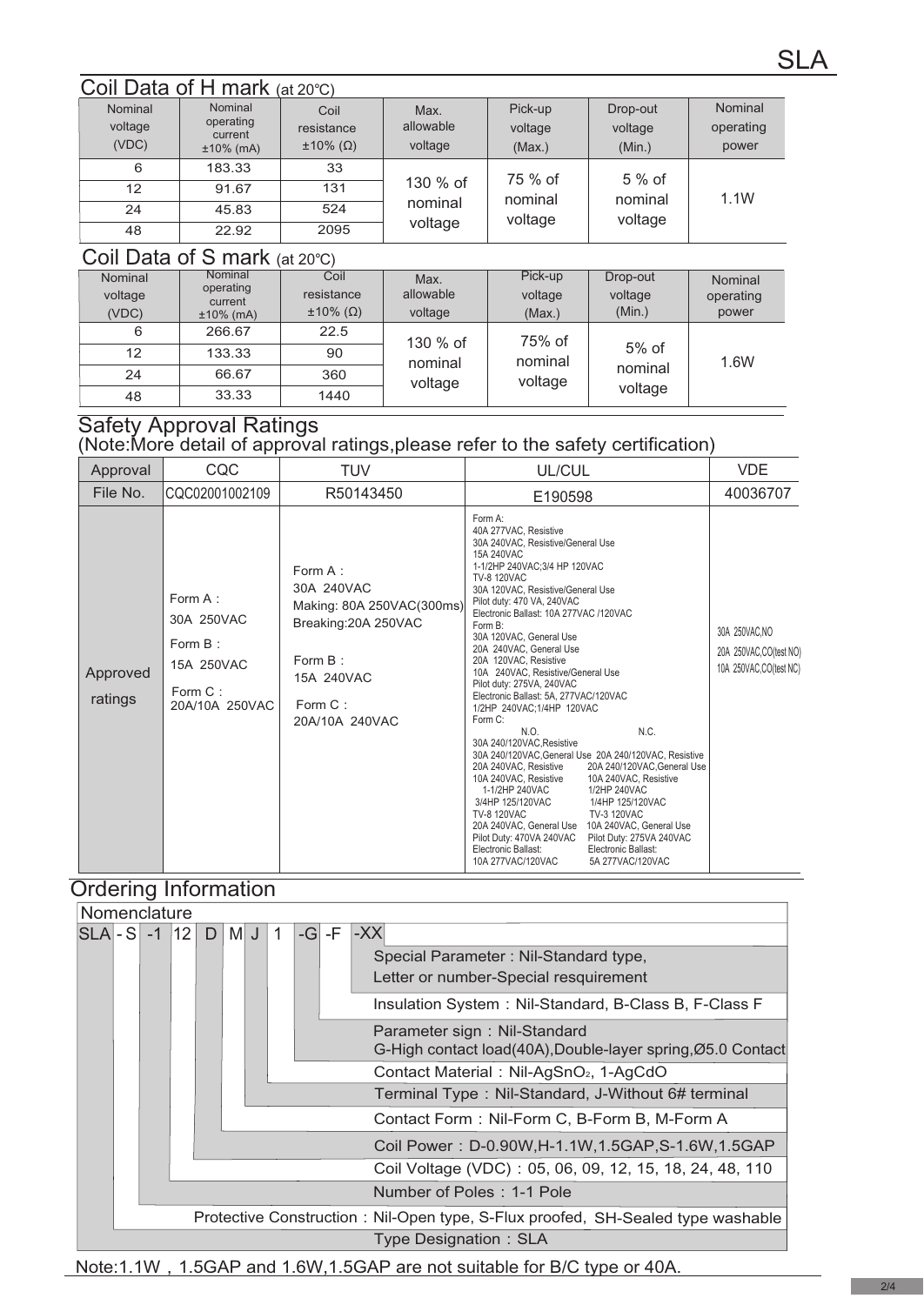Outline Dimensions, Wiring Diagram, P.C. Board Layout (unit: mm)



P.C.B. Layout (bottom view)

# Typical Applications

 $\bullet$  Car

7.62

15.24

- Air conditioner
- Heater and ventilation equipment
- $\bullet$  Home appliances